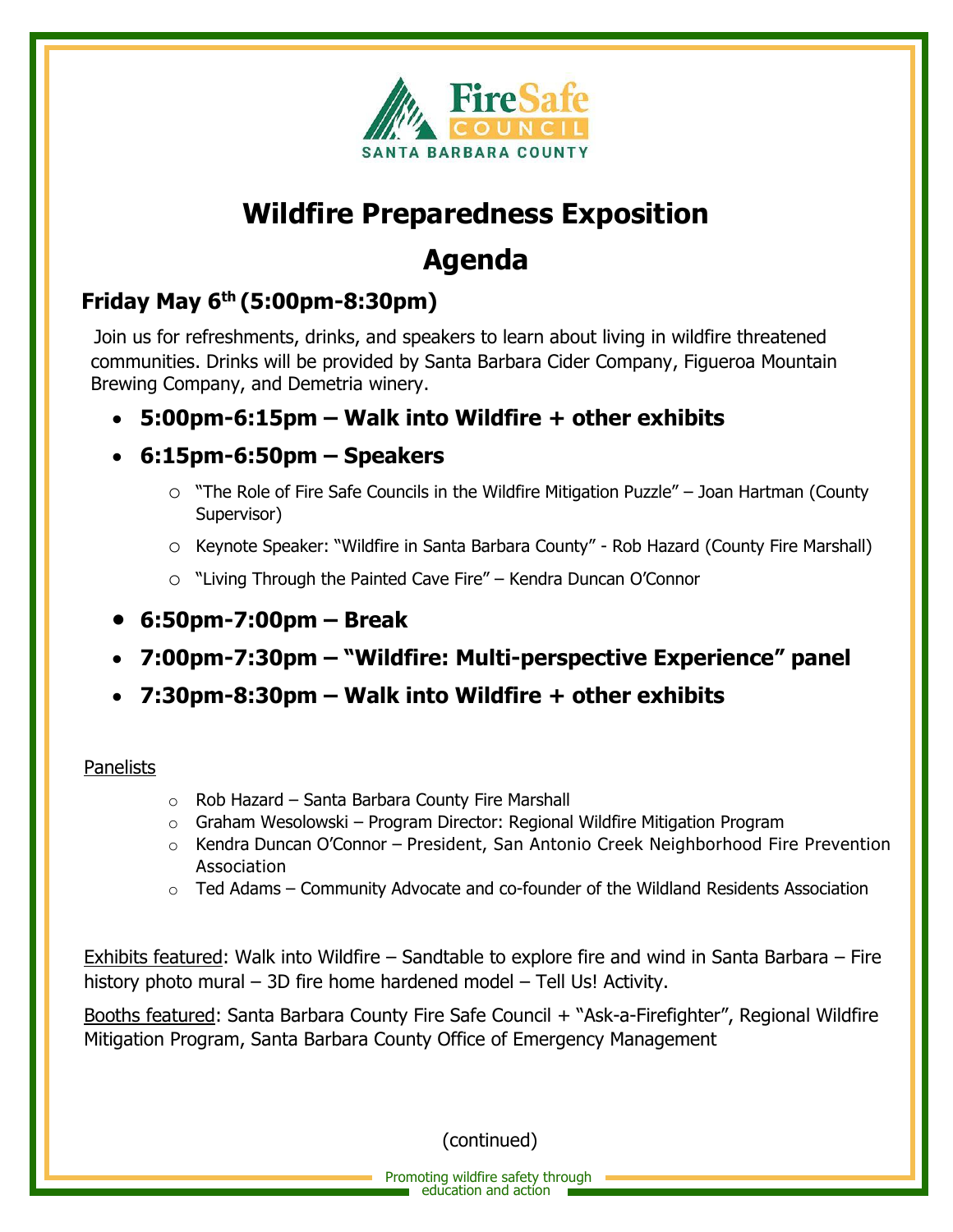

## **Agenda**

**Saturday May 7th (11:00am-6:00pm)**

- **11:00am-6:00pm – Walk into Wildfire, Booths, Touch-a-Truck, and other exhibits**
- **1:00pm-1:45pm – "Wildfire in a Changing Climate" panel with experts from UCSB**
- **2:00pm-4:30pm – Speakers**
	- $\circ$  2:00pm-2:20pm "Preparing your home for wildfire"
	- $\circ$  2:30pm-2:50pm "The future of wildfire insurance"
	- $\circ$  3:00pm-3:20pm "Waterwise and firewise landscaping"
	- $\circ$  3:30pm-3:50pm "How to prepare for evacuation" (English)
	- $\circ$  4:00pm-4:30pm "How to prepare for evacuation" (Spanish)

Exhibits and Activities featured: Walk into Wildfire – Sandtable to explore fire and wind in Santa Barbara – Fire history photo mural – "Ask a Firefighter" station to have all your fire, evacuation preparedness, defensible space, and home retrofit questions answered Tell Us! Activity – 3D fire home hardened model – Touch-a-Truck – Hands on fire extinguisher training.

#### Additional features:

- Food trucks: Dave's Dogs, Kona Ice
- FREE popcorn
- Engagement card activity visit 5 of our 9 featured exhibits or activities and receive a FREE prize!!

(continued)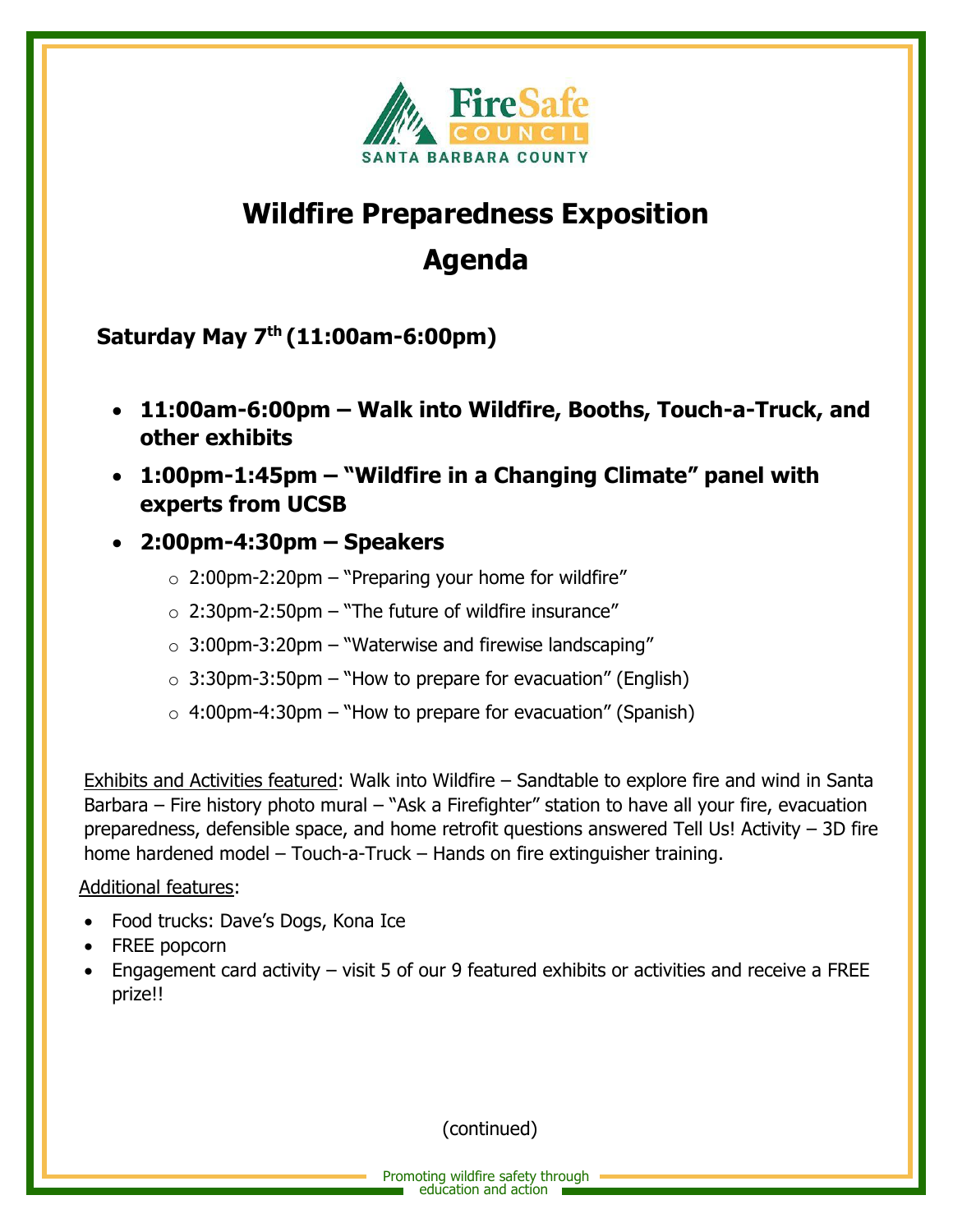

# **Agenda**

## **Saturday May 7th – continued (11:00am-6:00pm)**

### Booths featured:

- Santa Barbara County Fire Safe Council
- Regional Wildfire Mitigation Program
- Santa Barbara County Office of Emergency Management
- LISTOS
- CERT
- Santa Barbara City Fire Department
- County of Santa Barbara Fire Department
- Community Environmental Center
- Team Rubicon
- Red Cross
- Branguard Vents
- California Department of Insurance
- UCSB Fire Lab, Wildfire and Landscaping
- Home Depot
- Cuyama Lamb
- Pet Evacuation

### **Sunday May 8th – (11:00am-6:00pm)**

• **11:00am-6:00pm – Walk into Wildfire and other exhibits** 

Exhibits featured: Walk into Wildfire – Fire history photo mural – 3D fire home hardened model

(continued)